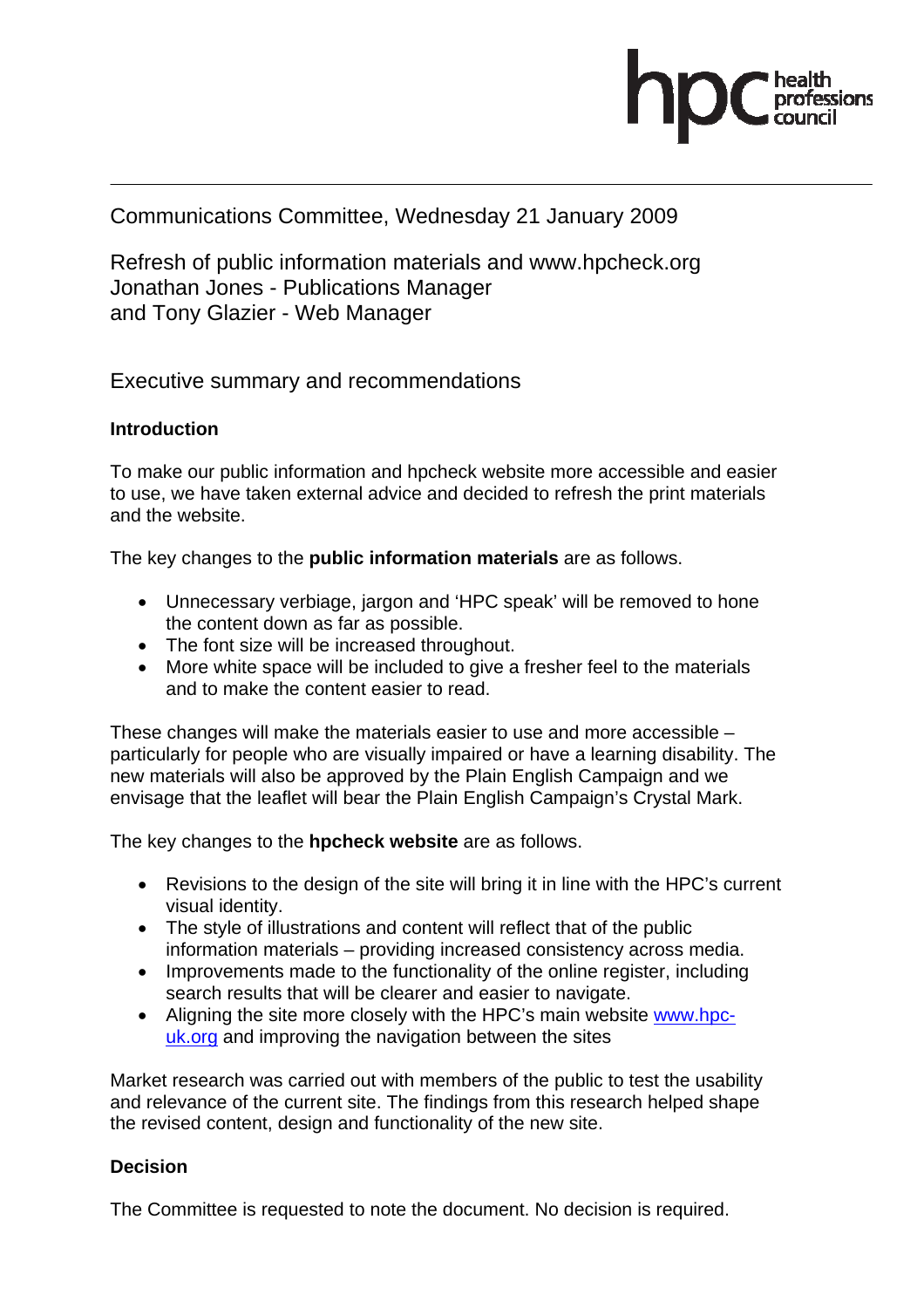### **Background information**

The public information materials (poster, leaflet and window sticker) were reviewed by Connect, the communication disability network, and the Plain English Campaign. See appendices 1 and 2 for details of the brief for Connect and Connect's report. The RNIB's 'See it Right' guidelines were also consulted.

#### **Resource implications**

None (part of Publications Manager, Communications Manager and Web Manager objectives)

#### **Financial implications**

None (part of publications / web budget).

### **Appendices**

1. Copy of brief supplied to Connect ('Health Professions Council – review of materials by Connect').

2. A review of Health Professions Council materials by Connect.

#### **Date of paper**

Wednesday 21 January 2009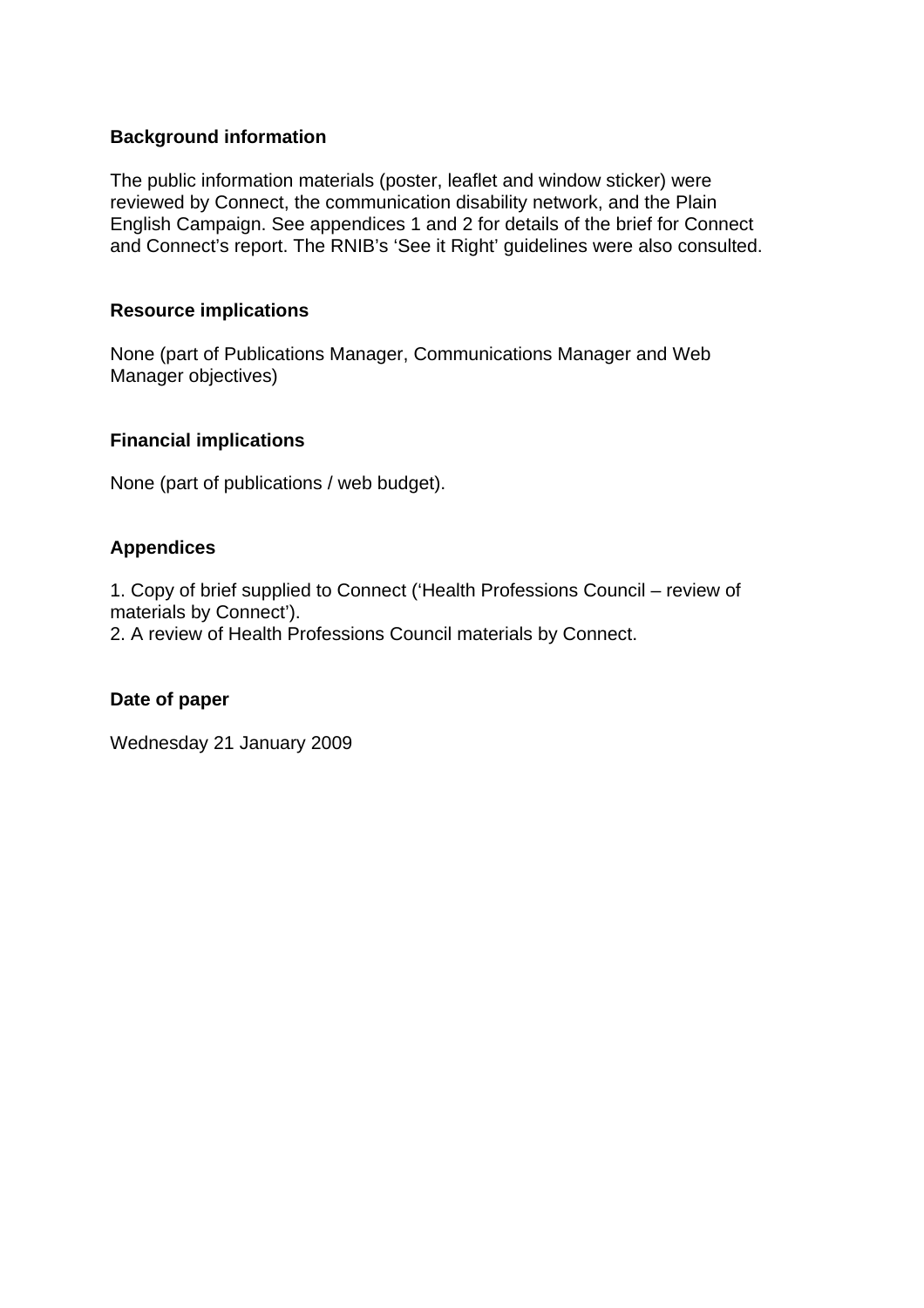

### Health Professions Council – review of materials by Connect

### **Background**

The Health Professions Council (HPC) has a statutory obligation to communicate with the public. As part of this work, we have produced a set of materials to communicate who we are, what we do, and how we can help. The intended audience for these materials is the general public, and more specifically those who have the need to use the services of the 13 health professions which we currently regulate. They are intended to be distributed to members of the pubic via the health professionals whom we regulate (registrants), and are displayed in GP surgeries and other locations such as hospitals and private healthcare practices.

We would like you to consider the following specific questions/areas when undertaking your review.

### **Style of presentation**

- Size, format and extent of materials how easy are they to use? Are the choices of materials appropriate? Are they the right length?
- Colour are the colours used easy to see? Is there sufficient contrast between text and background?
- Use of imagery are the images clear and do they communicate who we are and what we do?
- Icons/pictograms could these be successfully used and if so what should they be and what could they communicate?
- Type of materials used is the thickness of the paper and the type of paper ('uncoated') suitable for the materials? Is a window/vehicle window sticker an appropriate format?

#### **Getting the message across**

- Having read the materials, are you clear on what the Health Professions Council 'is' and how it can help you?
- Suitability of text for intended audience is the language pitched at the right level? Do any terms or abbreviations need explanation?
- Content and structure is anything missing or redundant? Is the order logical? Are there enough (or too many) titles, headings and subheadings?
- Graphical representations could any of the information be more effectively communicated using charts or diagrams? Would this make the information more accessible and easier to understand?
- Could you find the HPC's contact details easily? Is it a problem that the leaflet includes three different telephone numbers and two different web addresses?
- It could be said that the materials attempt to communicate two distinct, but related, messages; 'check that your health professional is registered' and 'how to complain about your health professional'. Are these two messages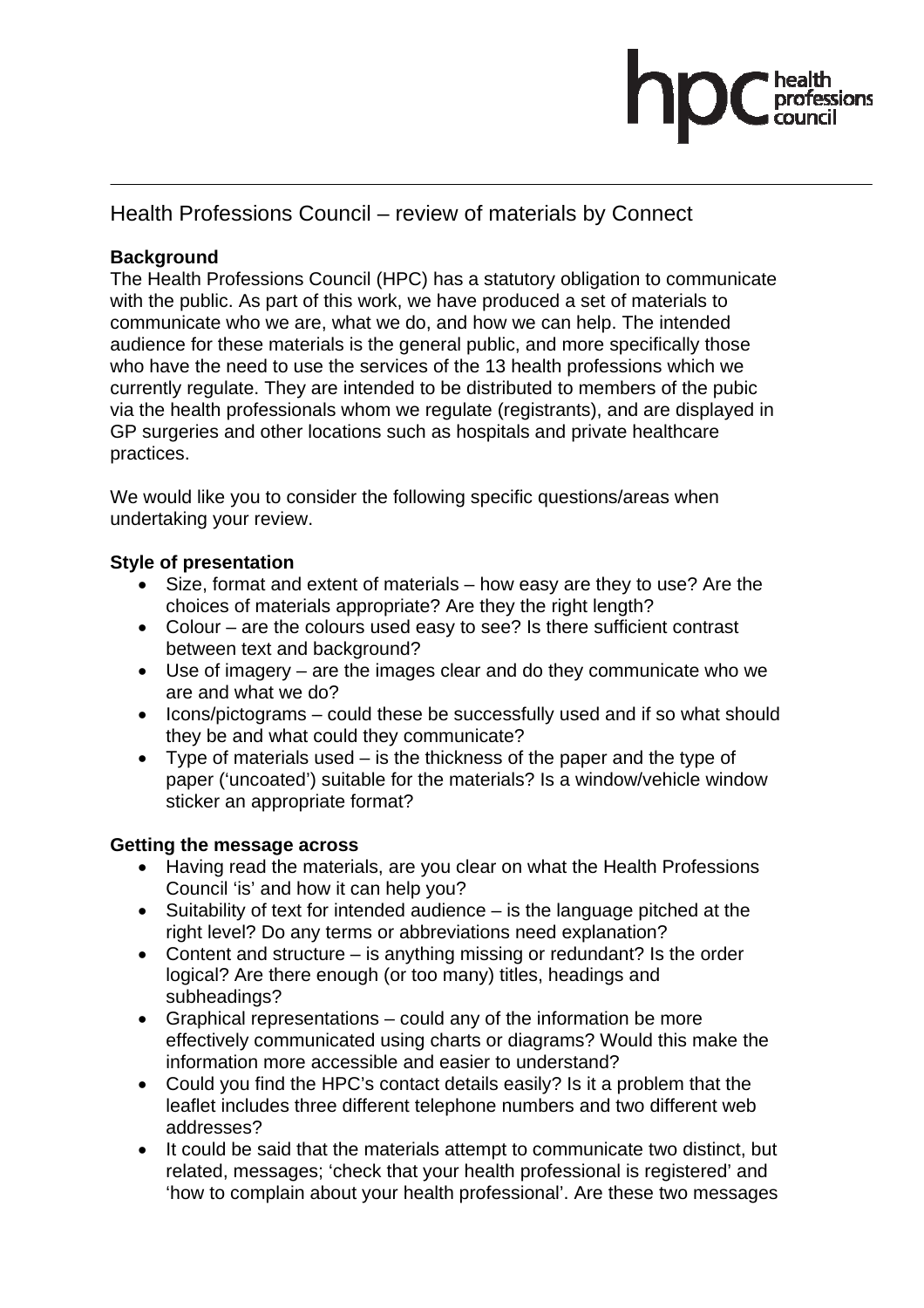effectively communicated? Are they the right messages to engage our audience? Is the balance right?

### **Terminology and language**

- Are the titles of the posters/leaflets correct? Do you understand what the titles mean? In considering this, you may find it helpful to know what we have produced to date. We produced two posters which were almost identical but had different titles:
	- o Health professionals must be regulated so you can be sure…
	- o Health professionals are regulated for all the right reasons

We also produced two posters with the following titles:

- o Chiropodists / podiatrists are regulated for all the right reasons
- o Physiotherapists are regulated for all the right reasons

We identified these two professions since they are most likely to work in private practise. These posters were designed specifically for use by those two professions.

- Do you understand all of the terms used in the materials? If not, how could we explain them in an easy-to-follow and straightforward way?
- What do you think of the strap line "Working with health professionals to protect the public"? Do you understand what this means? In what way do you understand that the HPC 'works with health professionals', and how do you understand the concept 'protect the public'
- What to you understand by the terms 'registered' and 'regulated'? How could these concepts be more clearly communicated?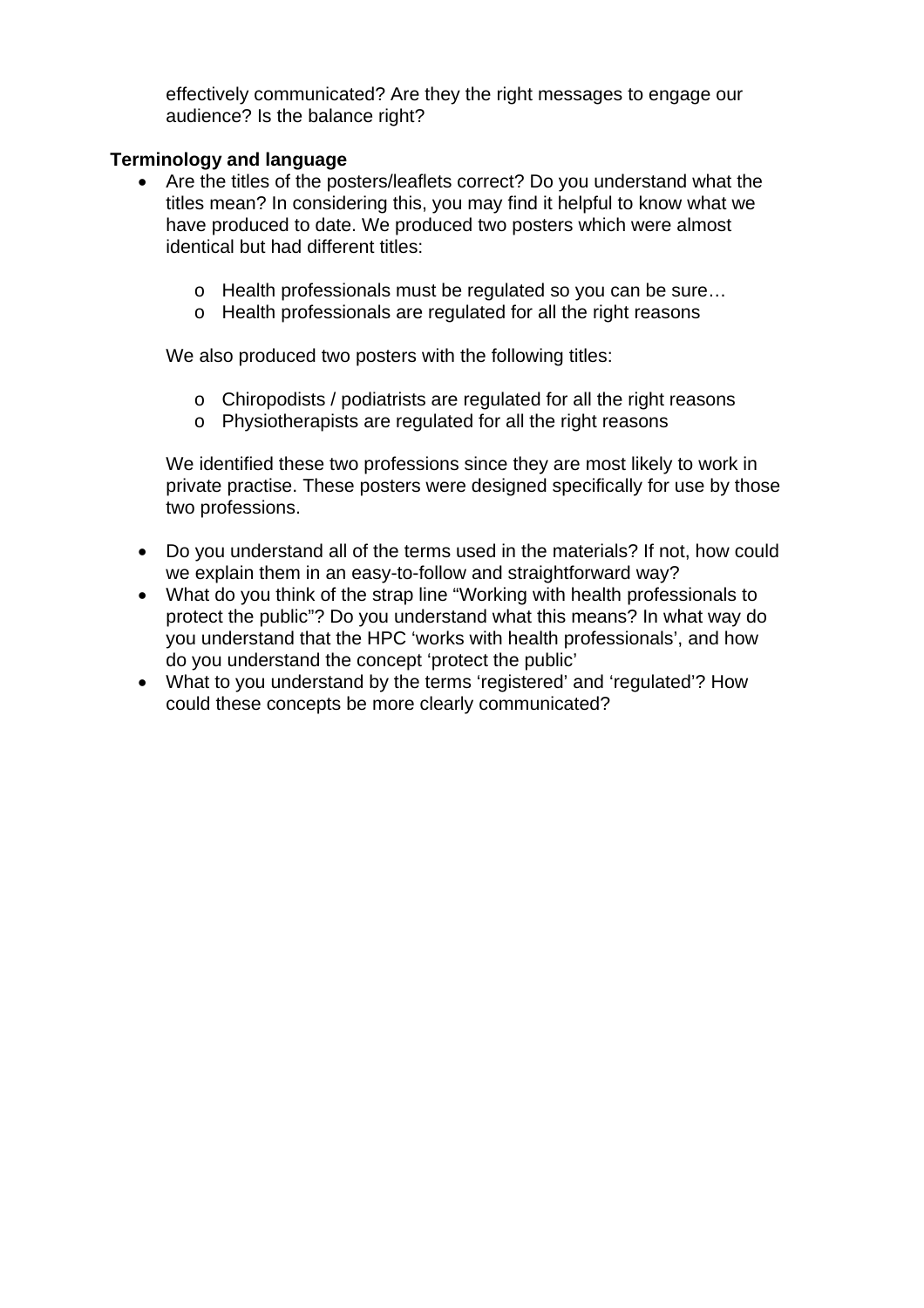

# Health Professions

# Council materials by

connect the communication disability network



www.ukconnect.org

23 September 2008 1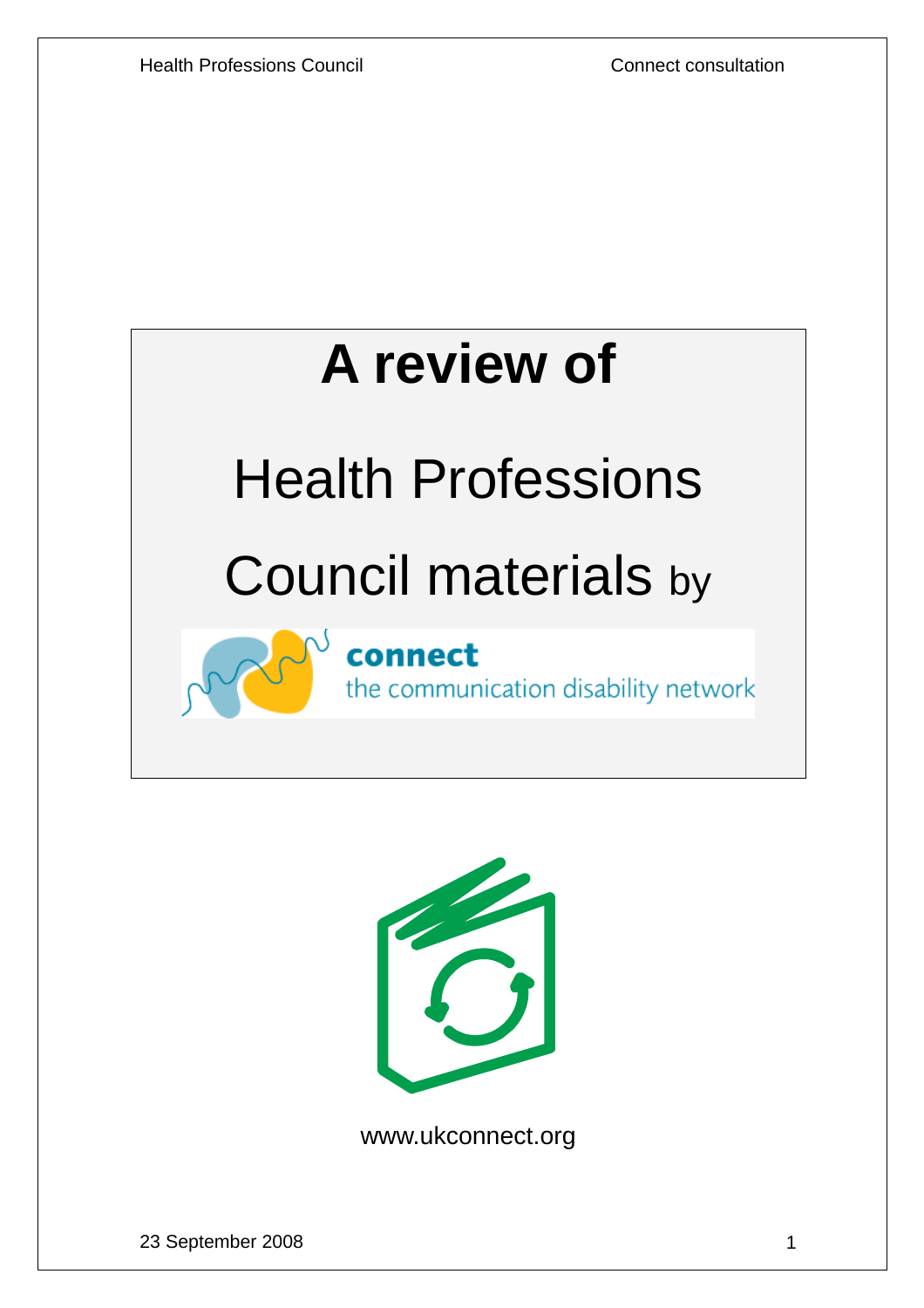# **A review of Health Professions Council materials** by **Connect**



Jonathan Jones and Ebony Gayle brought four examples of **Health Professions Council** (HPC) literature to Connect. These were discussed by three people with aphasia -

- Wendy Cumberland
- Brian Butler
- Alan Hewitt.

The literature was produced fairly recently but needs **fine tuning**. The **audience** for all these materials is the same - **members of the public** who use the services of health professionals.

Each item has the **same overall purpose** - to convey clearly and succinctly to the public that the **Health Professions Council** protects their interests by registering and regulating certain health professionals. **The four items** discussed at the meeting were -

- **1. General information leaflet about the HPC**
- **2. Poster about the HPC for display in waiting rooms or on professionals' walls. Two alternative versions of this poster were provided for discussion.**
- **3. Poster explaining why physiotherapists should be registered with HPC**
- **4. Window sticker showing compliance with the HPC for display by registered professionals**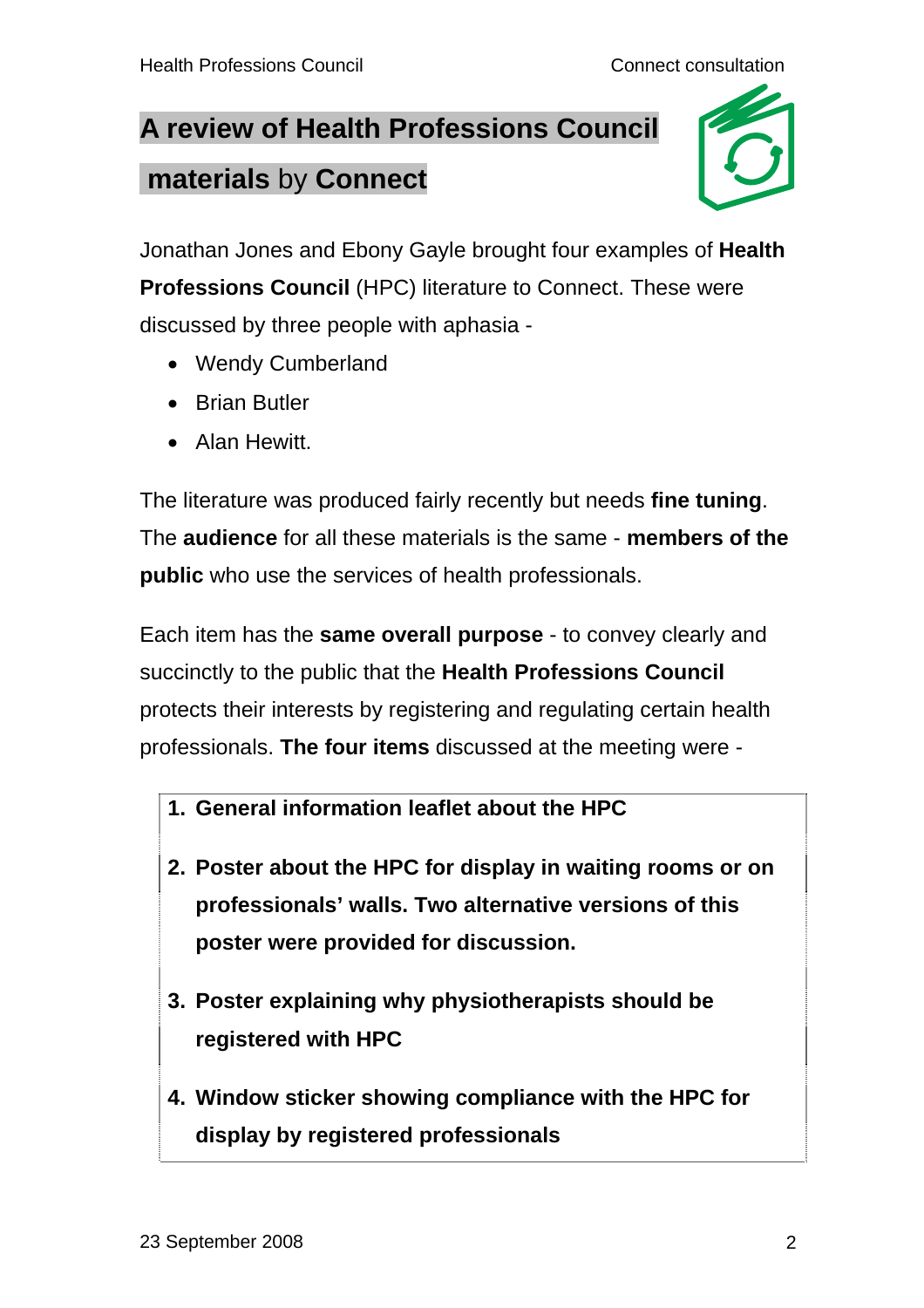The group made a general point that all the materials are fairly accessible, but that they could be improved.

Guiding principles for enhancing accessibility include:

- be on the look out for **unnecessary verbiage** and **jargon**
- **hone** the material down as far as possible
- keep the **audience** in mind at all times.

This document summarises the main points arising from the discussion of the HPC material.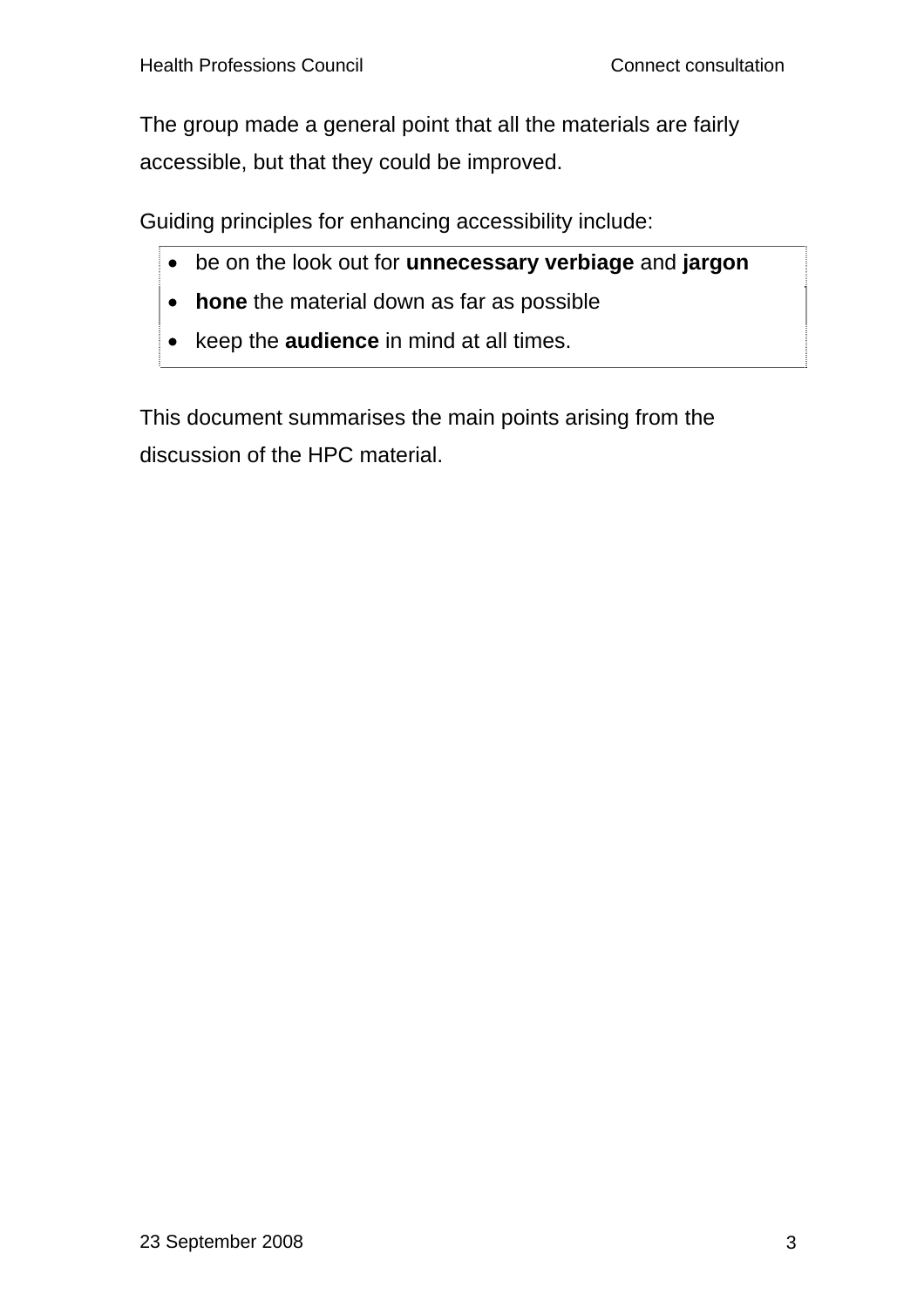# *1. General information leaflet about the HPC, available to the general public*

A group member commented that this leaflet is not very inviting - *'I would pass it by… it doesn't mean anything to me.'* The group discussed the leaflet and made recommendations about its

- **content**
- **structure and headings**
- **overall presentation**
- **language**
- **illustrations**.

## **Content**

It was felt that the leaflet contains a little too much detail that is unlikely to be of interest and may be confusing to the reader. For example the explanation of **'***protected titles'* - the content needs to explain simply what the HPC **does**, who is **registered**, and why it this is **important** to the reader. It also needs to give **clear contact details** and to signpost the reader on to further information and support. The group felt it should be made clearer in the leaflet that private practitioners must also be registered with the HPC.

### **Structure and headings**

The group felt that the title of the leaflet **('***Is your health professional HPC registered***?')**, with its jargon and the acronym HPC – which incidentally appears different to the acronym in the logo - is **confusing**, unclear, and unlikely to attract interest.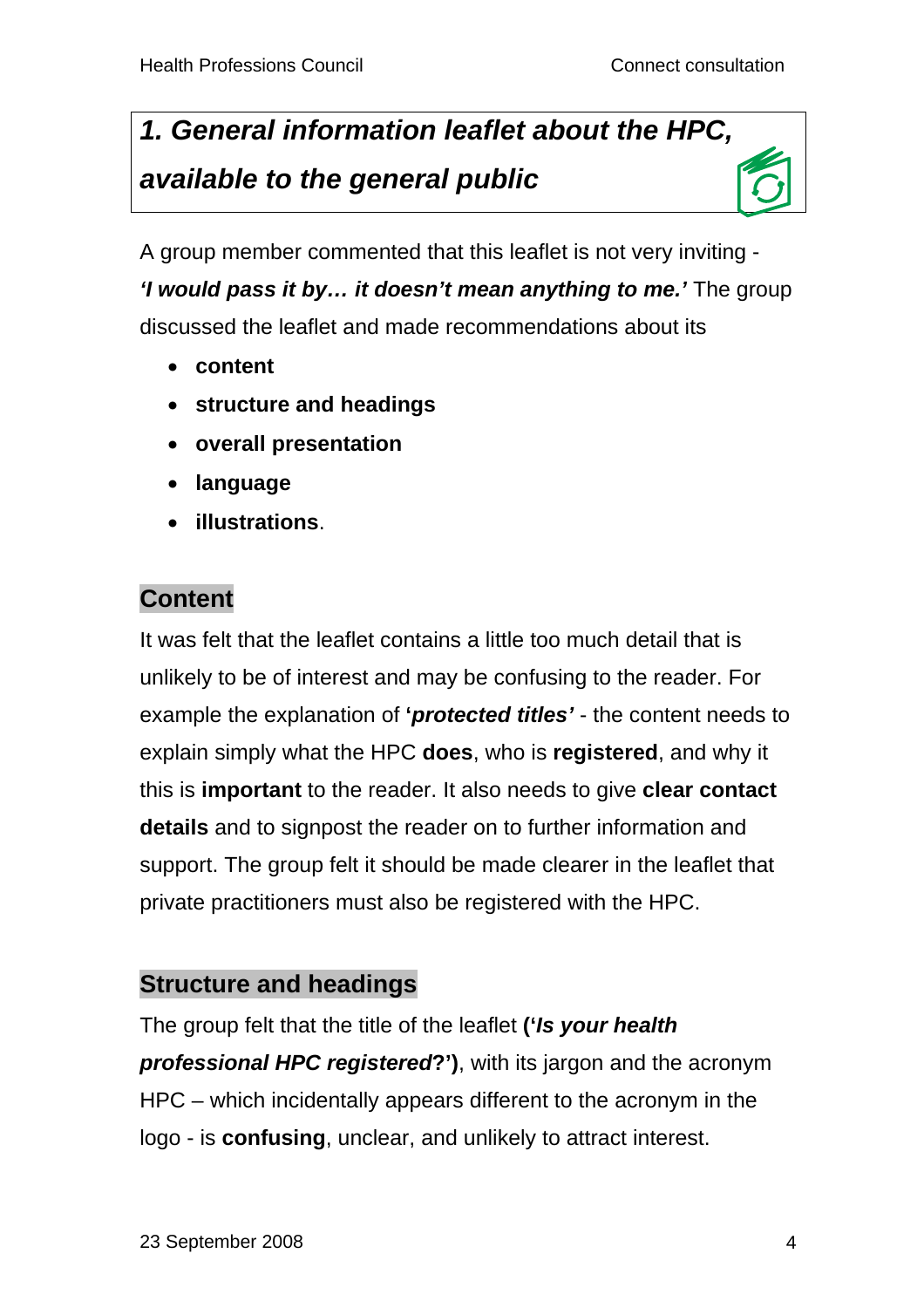They suggested a better title might be: **'***What is the Health Professions Council***?'** as this would get straight to the point.

The second and third page have different headings that similarly caused confusion, especially as each contain different polysyllabic, formal words that are **similar** in appearance… **'***regulated***'** and **'***registered***'**. It was unclear how these headings relate to the material below them and the group suggested they should be scrapped.

The group felt that the sub headings: **'***What is the HPC***?'** and **'***What does that mean for me***?'** are clear although **Health Professions Council** needs to be spelt out, rather than using the acronym HPC. They suggested that it would be logical to swap the content of the two blue boxes on pages 2 and 3. The group felt it was appropriate to have contact details on the final page of the leaflet. It is therefore not necessary to give the contact details at the bottom of the bulleted list of professions.

### **Overall presentation**

The size of the leaflet (A5) was approved and is preferable to a folded leaflet as it gives **more** white space and enables a good font size. The dark blue background, the same hue as the HPC logo, helps to make the leaflet feel professional. However, there may be an issue for readers with visual impairment in terms of contrast and readability.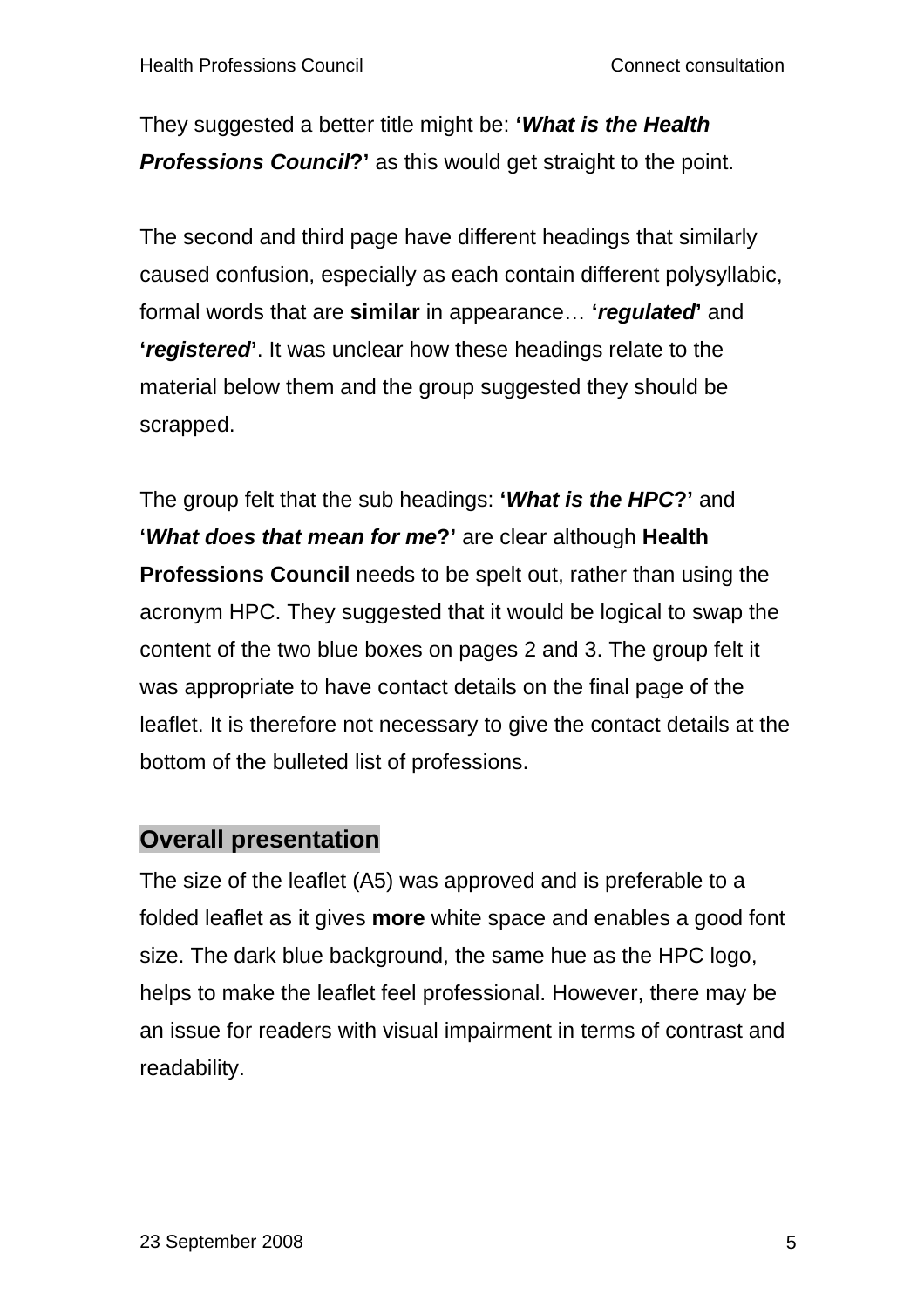The leaflet font is **sans serif**, which makes it clear, but was felt to be too **small** and was difficult to see. If the content is honed down and some of the redundant headings removed, this will allow font size to be increased, ideally to 12 or 14pt.

The main heading on page 1 should be **larger** or emboldened to increase readability.

The group debated then approved the bulleted list of regulated professions, and the fact they are placed in alphabetical order. The reader may not know what **some** of the titles mean (for example, *'orthoptists'*), but the group felt that explanations of each profession would be too **unwieldy** for a short leaflet like this. That information can be found on the HPC website, for those who use computers.

The final page, which lists various options for enquiries and contact details, was felt to be too **wordy** and **unclear**. The font is small and the number of different phone numbers is confusing. The information on the last page probably would be clearer if it were in large blue font on a white background, rather than reversed out white on blue. It would be a good idea to try and create a **standard way** of listing contacts that is replicated in different publications, to provide the reader with **clear** and **consistent** signposting.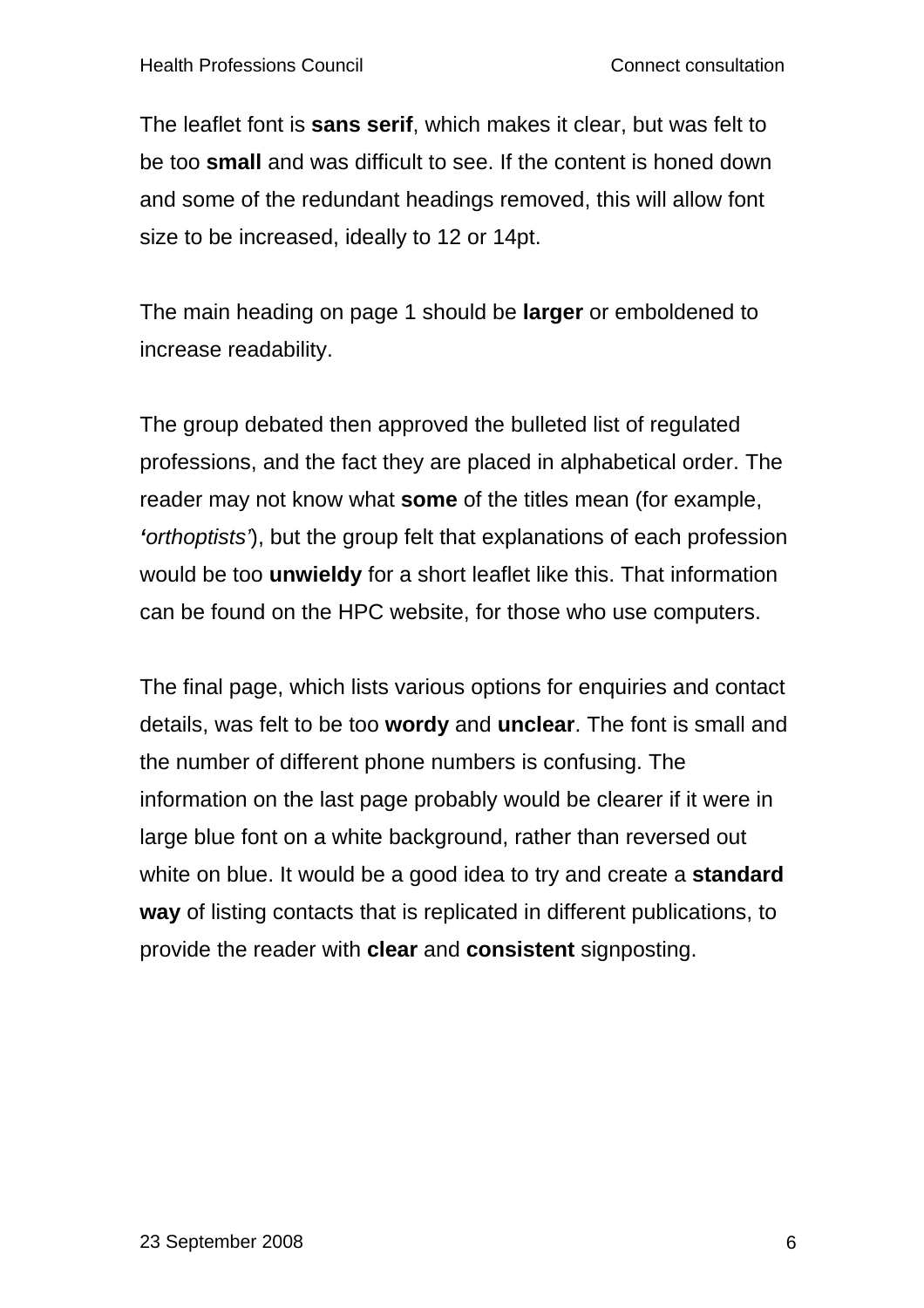The group suggested listing contact and information options starting with postal address, email, website and finishing with telephone details. Each of these options needs to be prefaced with a little **icon**  (telephone, computer, letter, email etc). The different telephone options could be displayed in boxes -

0207 840 9814 General enquiries: 0207 582 0866 Mon-Fri 9-5

To check a professional's registration: 0845 300 4472 To make a complaint:

In fact, the options for checking registration (phone, ID card, website etc) could similarly be displayed in **adjacent boxes**. This information would also be clearer if prefaced with little icons (an ID card, a certificate, a computer, a telephone).

The group suggested that the **availability of alternative formats** (such as large print, audio version etc) should be placed on the final page. Again, to break up lines of text and to make it stand out, this information could be displayed in a box or a circle.

Finally, the group looked at the strapline **('***Working with health professionals to protect the public'***)** and felt this would have more **impact** if presented in an oval rather like a **stamp**… again this could appear on every publication near the HPC logo, as part of the organisation's branding.

Although the group quite liked the strapline, they preferred the sentence that appears on the window sticker **('***You're in safe hands***')** feeling that this sounds friendly, gives a direct and accessible idea of what the HPC does and would therefore have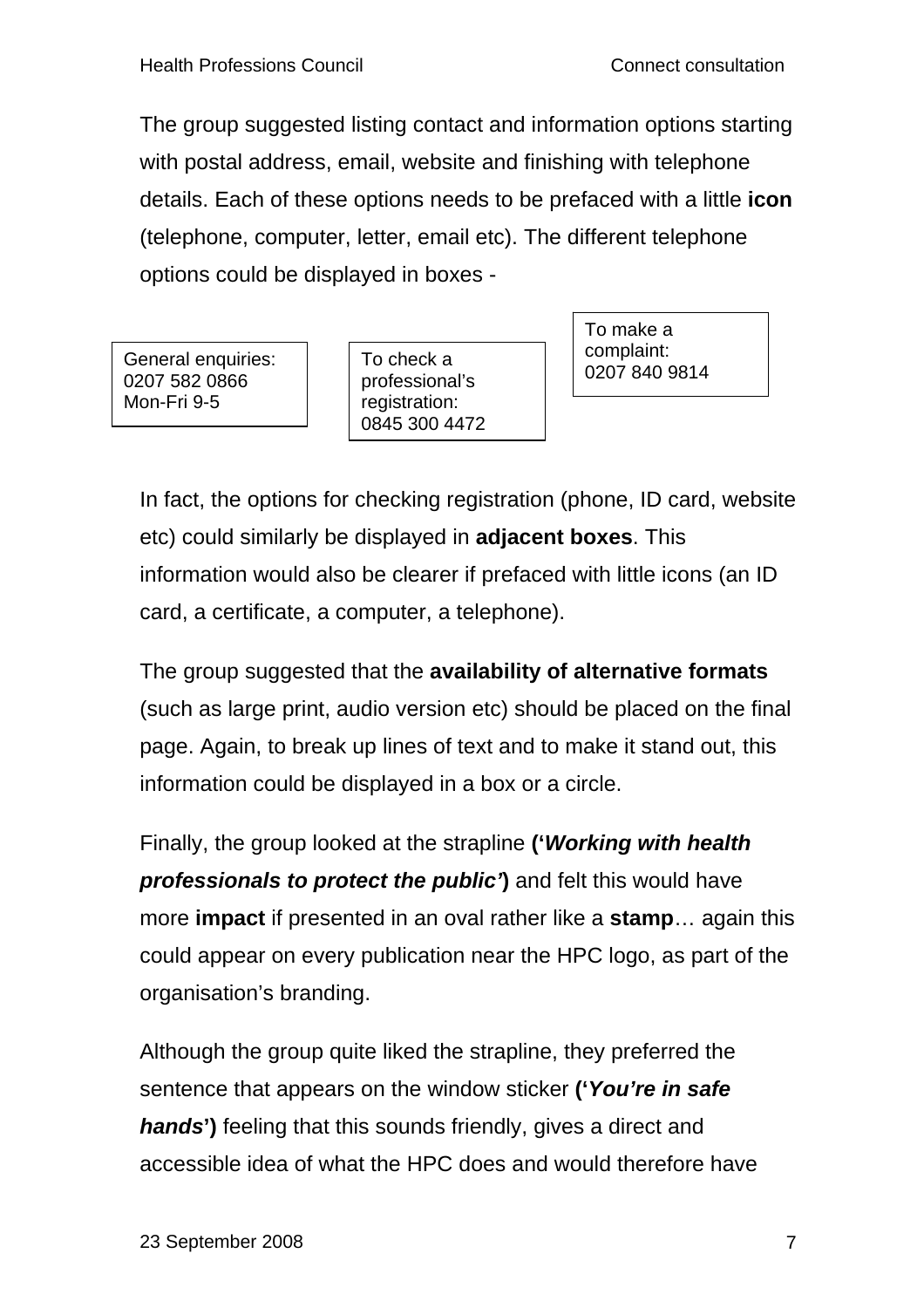more **impact** with the public. It is, however, less formal and this might not be the impression the HPC wants to convey.

### **Language**

Some of the language of the leaflet is rather **formal ('***We currently regulate…***')** and some sentences are very **long**, for example sentence 2, page 2. The group suggested **shortening** sentences, removing **jargon** (such as **'***protected title'*) and using direct, informal language where possible, for example –

### *What is the Health Professions Council?*

*We register professionals who meet our standards for their skills, behaviour and health. We ensure they meet these standards. We can take action against professionals who fall below these standards.* 

### *What does the HPC mean for me?*

*It means that the professionals you see are genuine and meet national standards. It also offers you protection if the professionals fail to meet these standards.* 

### *Which professionals are registered with the HPC?*

*Here is a list of the professions that we register. You and your family may see these health professionals in an NHS clinic, privately, at home, in hospital or at school.*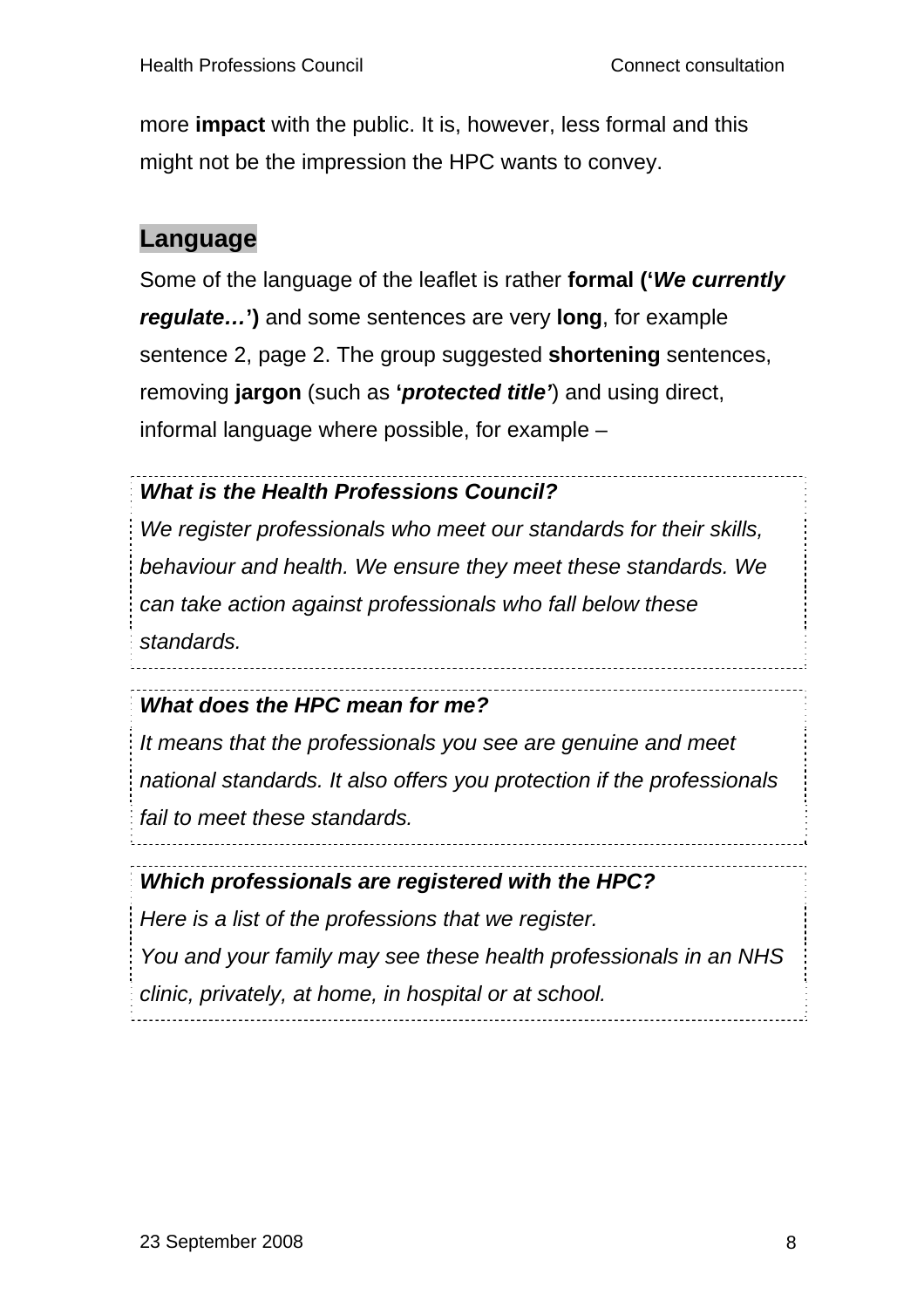### **Illustrations**

The group discussed and approved the illustrations for the leaflet and felt they clearly convey **relevant** information. They felt the card shown by the figures could perhaps be **larger** and more **prominent**, as this makes the point about checking ID, **without words**.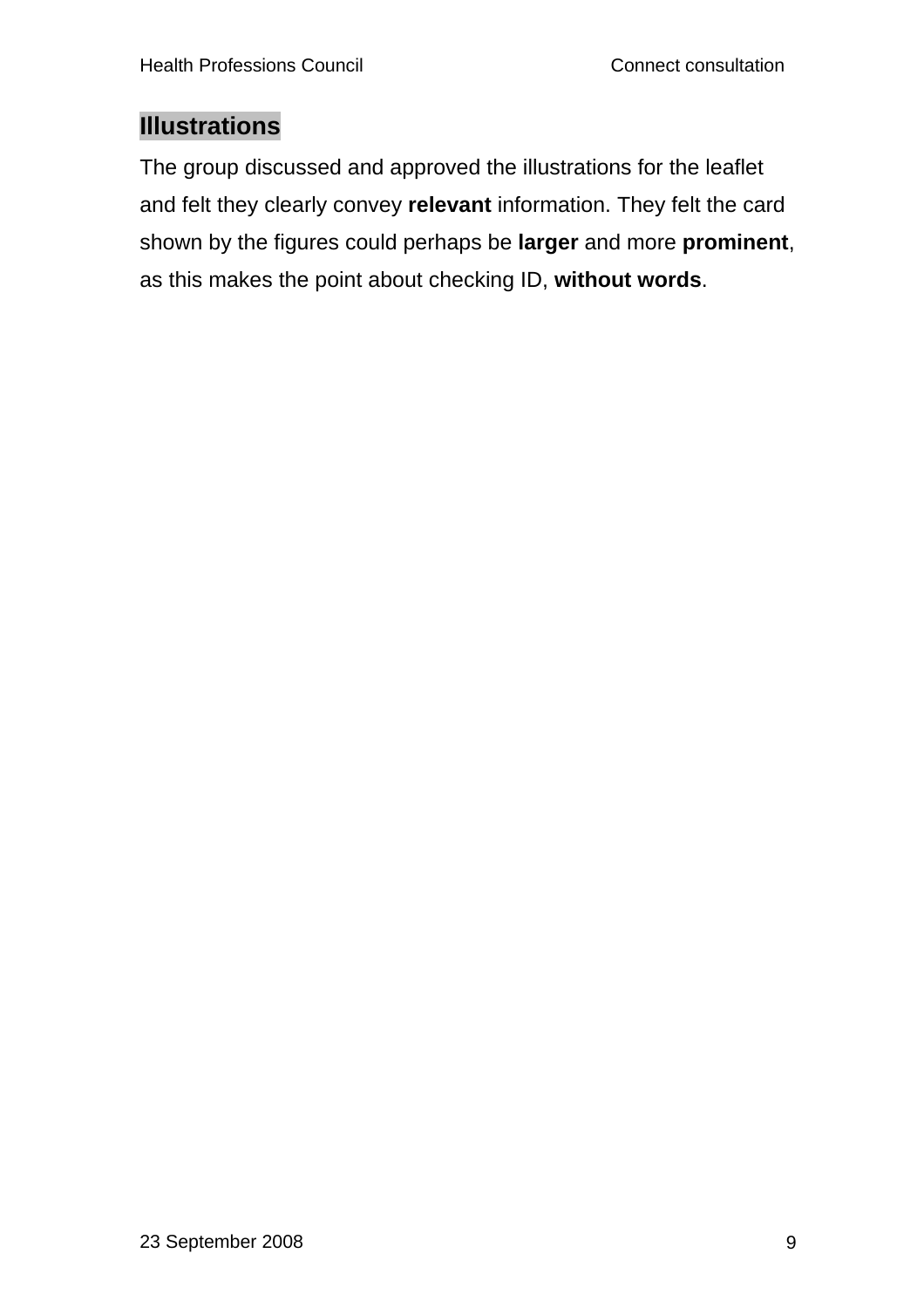# *2. Poster about the HPC for display in waiting rooms or on professionals' walls*



Two alternative versions of this poster were provided, and the group rejected the one headed **'***Health professionals are regulated for*  **all the right reasons'** as it was felt to be both over-formal and ambiguous. They focussed on the poster entitled: **'***Health professionals must be registered so you can be sure'*.... which appears less wordy and seems clearer on first glance.

One major problem picked up by the group was the predominantly **blue background**, with reversed out print. Legibility is reduced when there is a lot of text, so it was suggested that the blue be restricted perhaps to **one part** of the poster, perhaps as a background to the illustrations and the bulleted list. Larger, emboldened font would also be helpful.

Again, the group felt that the **ID card** could be **larger**, and that the strapline could be placed in an oval stamp near the HPC logo.

The group felt the final tick point ('*turn to the HPC with any concerns*') is **ambiguous** and the acronym is **confusing**. They suggested replacing it with a simpler phrase: **'***you are protected***.'**

The group felt that the blurb in small print the centre of the poster is too **detailed**, unnecessary, and should be removed. The information about NHS or private professionals could preface the alphabetical list.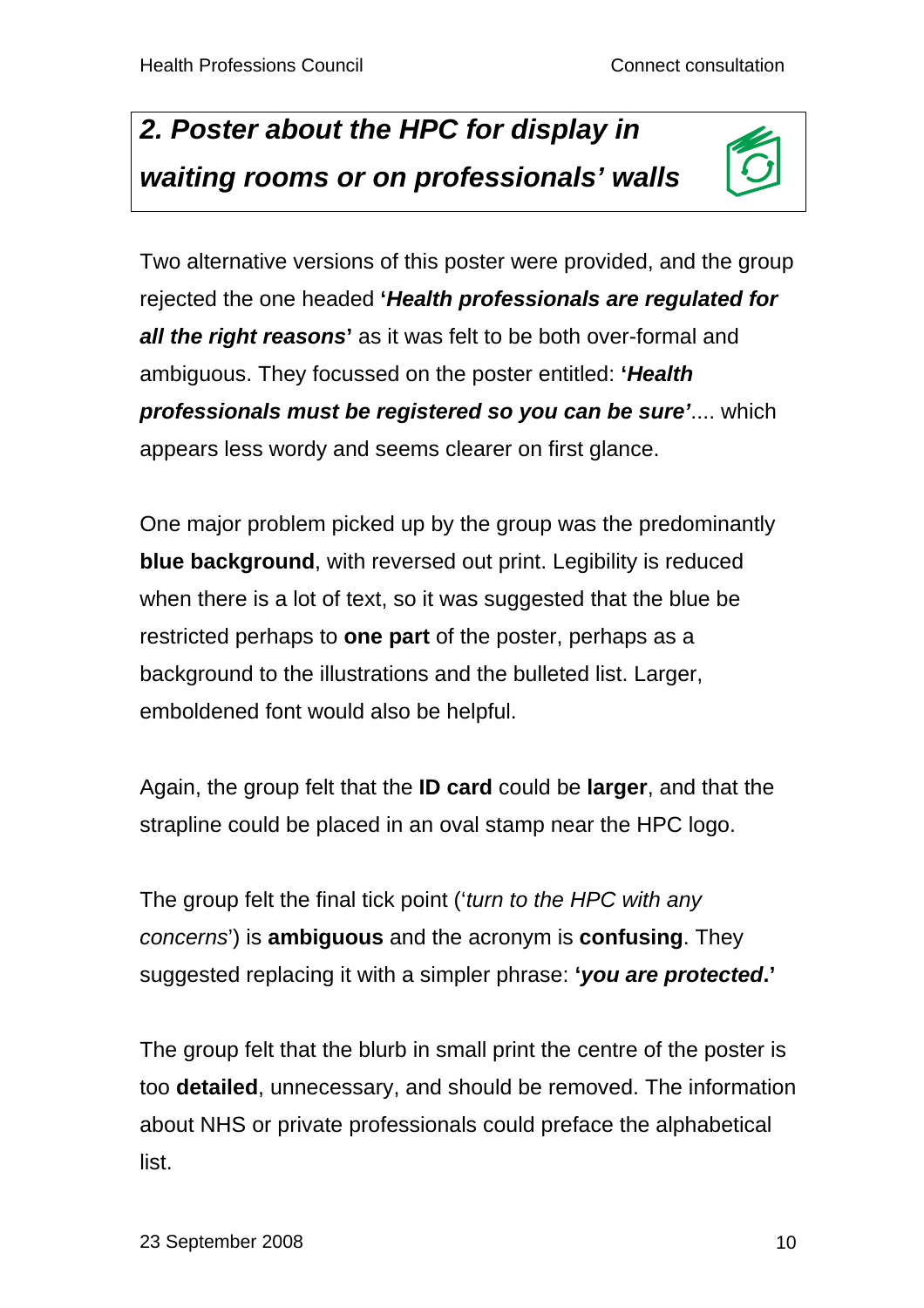The group suggested replacing **'***If in doubt***..'** with **'***Concerned***?'** followed by the contact details in blue on white, with icons, presented in a form **consistent** with the contact details on the information leaflet.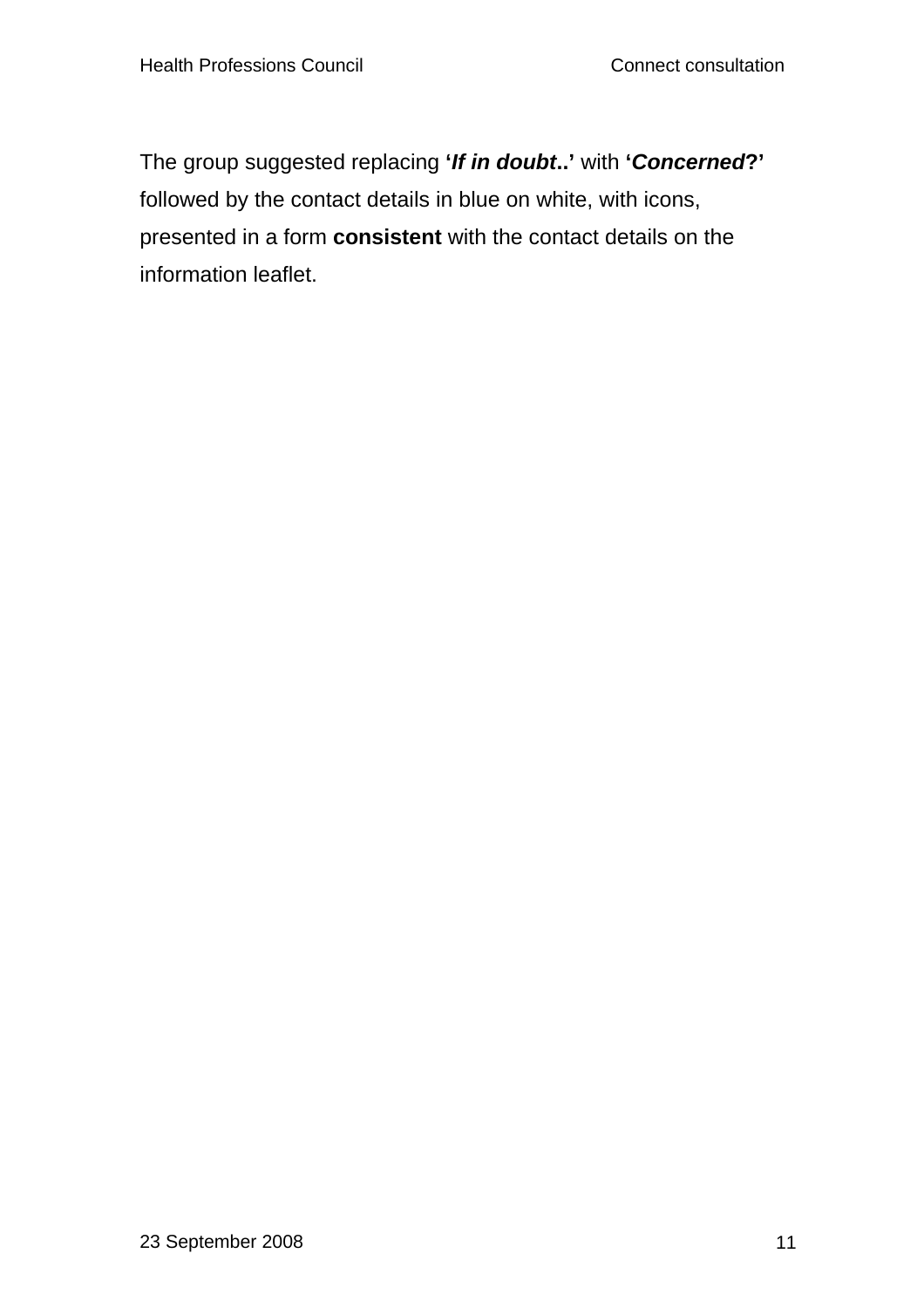# *3. Poster explaining why physiotherapists should be registered with HPC*



The group rejected the heading for this poster and suggested making it consistent with the general information poster: **'***Physiotherapists must registered so you can be sure***…'** followed by the tick list, replacing the last point with **'***you are protected***'.** 

The information about where physios work should be amended to make it clear that **private** practitioners must also be registered with the HPC.

The group suggested losing the small print blurb as it provides **too much information** and contains **jargon** *('protected title').*

The group felt it was unnecessary to go into detail about how to check for registration. The illustration tells you, without words, that professionals can show you their ID card. The poster should simply provide contact details and enquiry options in blue on white, with icons, **consistent** with the contact details on the information leaflet.

**Reducing the verbiage** in small print will make it easier to enlarge and embolden the font of the retained text, making the reversed out print easier to read.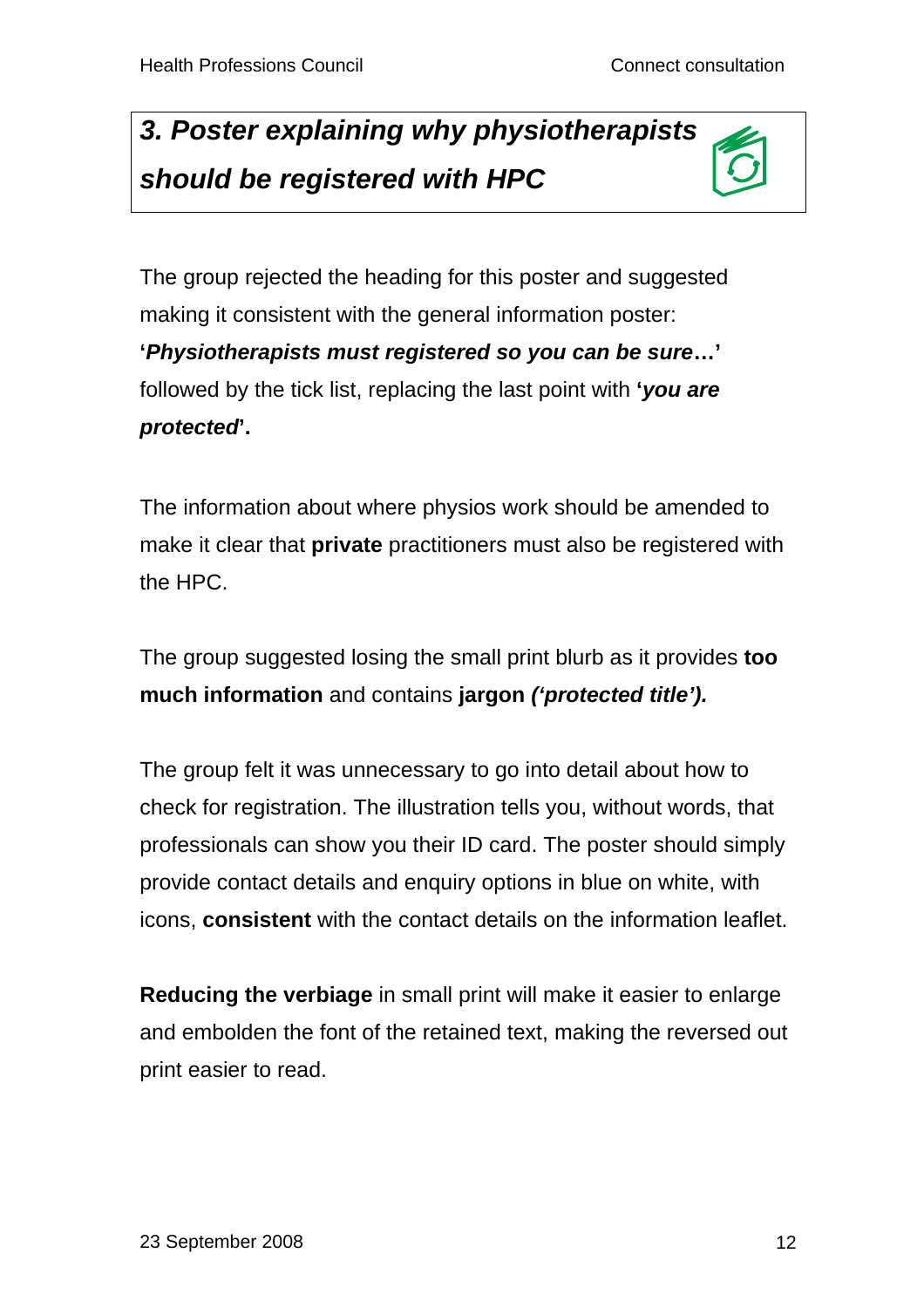# *4. Window sticker showing compliance with the HPC for display by registered professionals*

The group approved this sticker and thought the phrase '*You're in safe hands*' was **direct, informal and straightforward** (although one group member felt this made it more suitable for display in a car, rather than a hospital clinic).

The suggestion was made that **'***You're in safe hands***'** could become the HPC strapline as it strikes the **right tone** and conveys the **necessary** information.